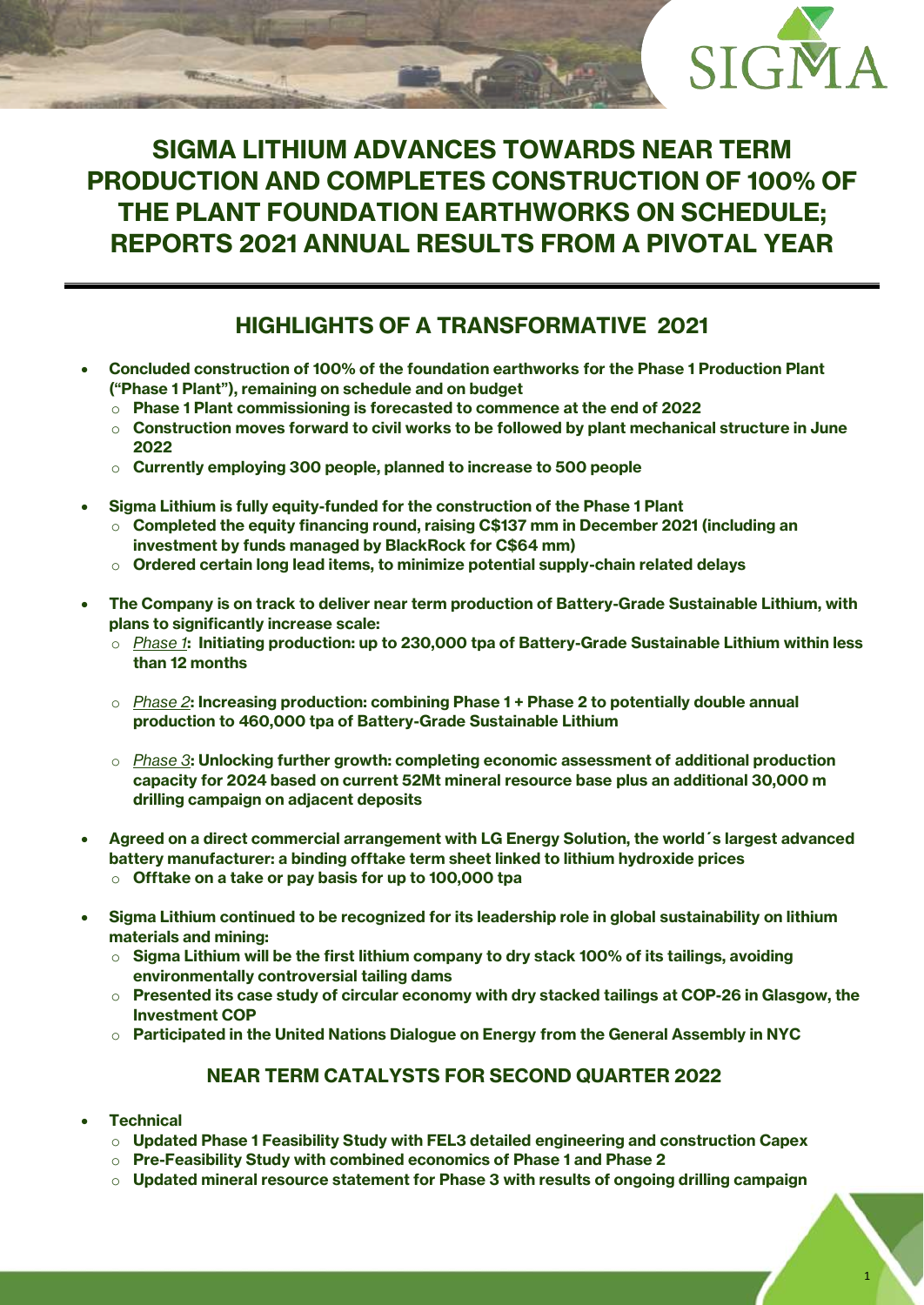

- **ESG** 
	- o **Initiate construction of dozens of "rainwater capture structures" to support regional agriculture, in partnership with ministry of agriculture**
	- o **Launch microcredit program "Dona de Mim", in partnership with "Mulheres do Brasil"**

### **INVESTOR VIDEO CONFERENCE CALL**

April 7, 2022 at 11 AM (EST) Registration link for Zoom video call below: [https://us06web.zoom.us/webinar/register/WN\\_EcuVNqQFT4i7\\_iIgcLvypQ](https://us06web.zoom.us/webinar/register/WN_EcuVNqQFT4i7_iIgcLvypQ) Zoom meeting ID: 899 8003 0030 Access Code: 001021

Join by phone using the following dial in: North America: +1 646 558 8656, UK: +44 203 481 5237, Brazil: +55 11 4680 6788



**VANCOUVER, CANADA -- (April 4th, 2022) - SIGMA Lithium Corporation** ("**Sigma Lithium**" or the "**Company**") **(NASDAQ: SGML, TSXV: SGML)** dedicated to powering the next generation of electric vehicles with environmentally sustainable and high-purity lithium, has filed its audited consolidated financial and operating results and management's discussion and analysis ("**MD&A**") for the year ended December 31, 2021. The financial statements and MD&A are available on SEDAR [\(www.sedar.com\)](http://www.sedar.com/), EDGAR [\(www.sec.gov\)](http://www.sec.gov/) and the Company's corporate website.

During this transformative year, Sigma Lithium made significant strides in advancing its Grota do Cirilo Project, including commencing fully equity funded construction of the Phase 1 Plant and Xuxa deposit (the "**Phase 1 Mine**"), releasing a positive PEA for Phase 2, and securing a take or pay offtake with LG Energy Solution. Sigma Lithium has advanced to become a strategically relevant leader in the lithium industry.

All these advancements were completed while consistently focusing on our core purpose to deliver on our ESGcentric agenda of social and environmental sustainability: maintaining a profound commitment to the sustainable development of the Vale do Jequitinhonha region where we operate.

• Completed transformational social programs such as "Homecoming skilled workers", "Zero Hunger", "Omicron Covid prevention", "Childcare for all".

2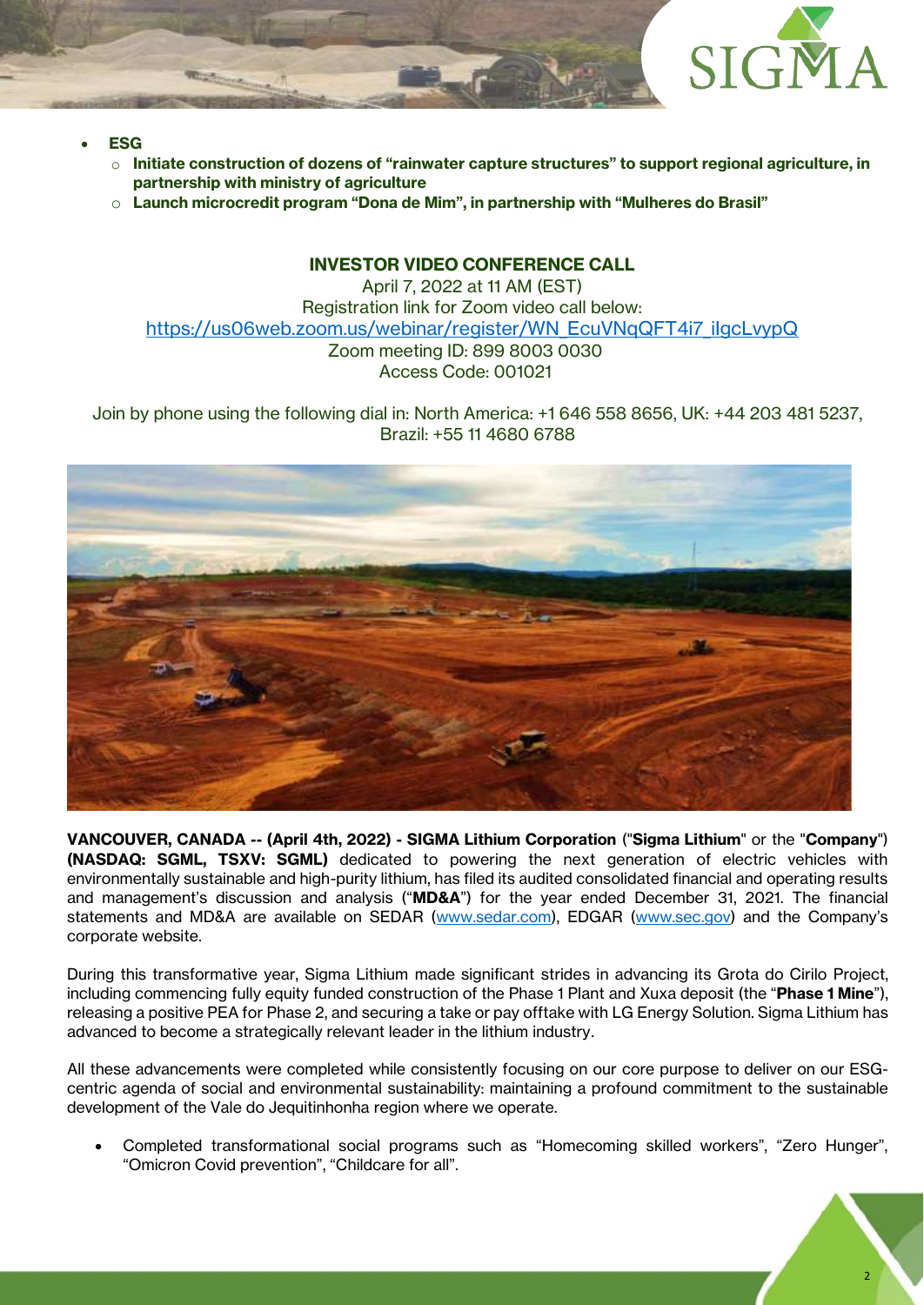

• Advanced on pioneering environmental sustainability strategy: donated 150 hectares of forestry for environmental compensation and will treat sewage water of the Jequitinhonha River to utilize in the Phase 1 Plant (while preserving other water sources).

As a result, Sigma Lithium has played a leadership role in the global sustainability dialogue for the battery materials industry and was highlighted at COP-26 in Glasgow for the second time as an ESG case study in sustainable development of natural resources (promoting the circular economy as a driver of social sustainability).

# **CONSTRUCTION UPDATE**

Sigma Lithium is pleased to report significant advancement on construction of the Phase 1 Plant, establishing operational readiness, and supporting ongoing operations.

- Phase 1 Plant is contemplated to have capacity of over 230,000 tpa of high-purity 6% battery grade environmentally sustainable lithium concentrate ("**Battery-Grade Sustainable Lithium**").
- The Company completed 100% of earthworks necessary for construction of the foundations for the Phase 1 Plant on schedule and on budget.
- The Company plans to commence Phase 1 Plant commissioning at the end of 2022.
- Initiation of civil works is commencing in April 2022.
- Licensed mobile cement plant for the site.

The construction team is currently focused on the construction of the Phase 1 Mine's protective drainage (channels and pipes) and construction of the bypass of the municipal road around the Grota do Cirilo Project. These two workstreams are expected to be concluded as planned during the month of April 2022.

The ROM pad construction is expected to commence in April, and it will be followed by the construction of the haul road linking the Phase 1 Mine to the Phase 1 Plant and widening of the municipal access road.

There are currently over 300 personnel and 73 heavy construction units on site, including: mobile concrete mixer trucks, hydraulic excavators, backhoe loaders, track, tire, and crawler tractors, road rollers, dump trucks, water trucks, pickup trucks and utility and ambulance vehicles.

Detailed engineering work regarding the engineering, procurement and construction management for the Phase 1 Plant (including civil works) has been led by Primero Group Ltd and has been progressing as indicated in the tables below. The Company prioritized the engineering completion of the following aspects of the Phase 1 Plant: process design, mechanical, structural/foundations and concrete. This sequencing had two main objectives:

- further refining the flowsheet of the dense media separation ("**DMS**") circuit; and
- conducting trade-off analysis for critical equipment, such as the DMS ultrafines circuits, the environmental dry-stacking, and water recirculation circuit.

#### **Table 1: Detailed Engineering Progress Summary**

| <b>Discipline</b>        | <b>Progress</b> |
|--------------------------|-----------------|
| Concrete                 | 36%             |
| Process Design           | 71%             |
| Mechanical               | 52%             |
| Structural               | 34%             |
| Electrical & Instruments | 27%             |
| Platework                | 20%             |
| Piping                   | 5%              |
| Controls                 | 2%              |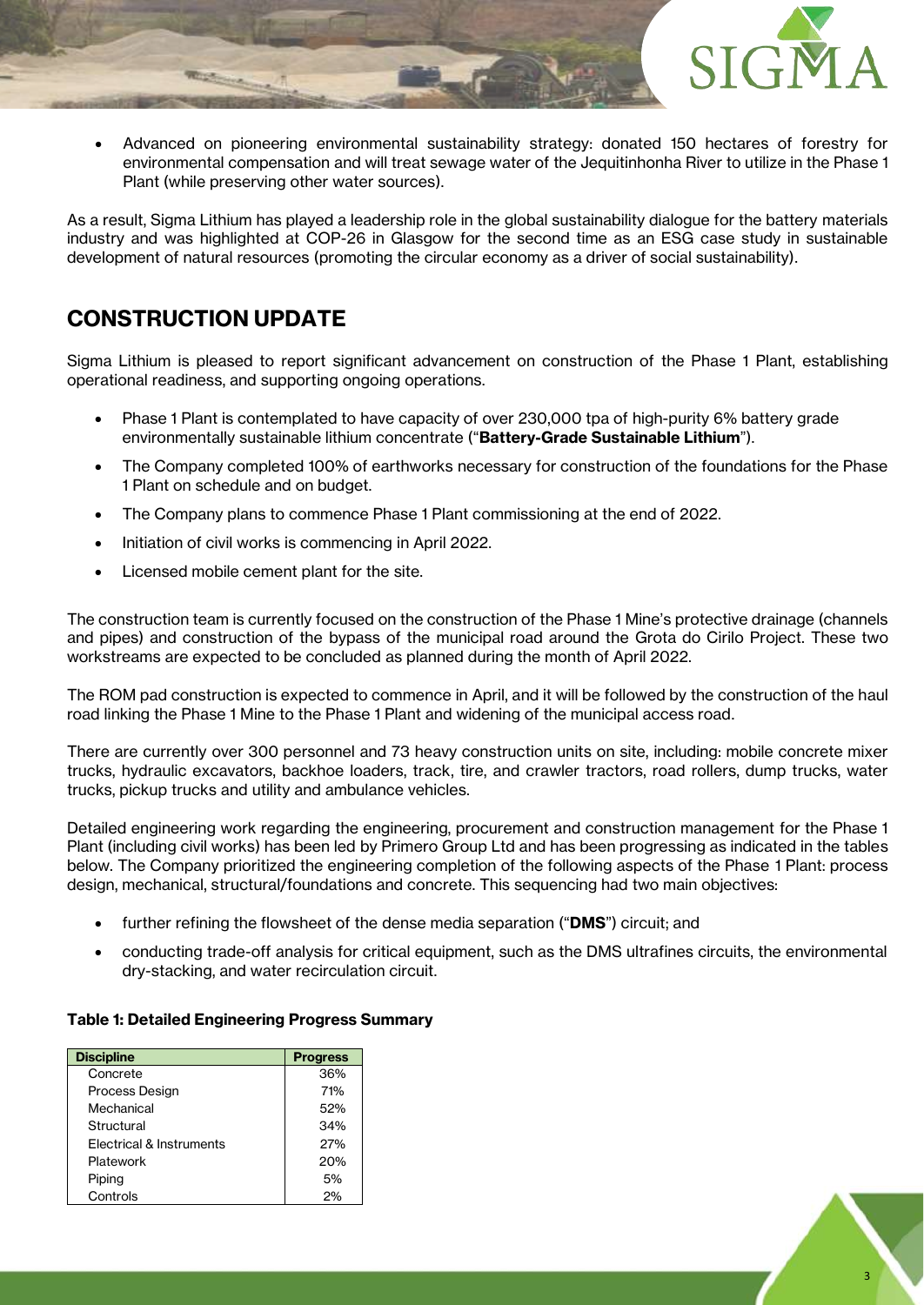

#### **Table 2: Detailed Engineering Progress Across Key Disciplines**

| <b>Key Discipline</b>  | <b>Detailed Progress Activities</b>                                                               |
|------------------------|---------------------------------------------------------------------------------------------------|
| <b>Mechanical</b>      | Progressed cast in vault chutes ready<br>$\bullet$                                                |
| (52% complete)         | Continued with general platework 2D drawings across all areas<br>٠                                |
|                        | Coarse Ore Bin platework 2D drawing progressed<br>$\bullet$                                       |
|                        | Coarse Ore Bin Discharge Chute drawing progressed<br>$\bullet$                                    |
|                        | Scalping screening 2D platework drawings progressed<br>٠                                          |
|                        | Secondary and Tertiary Crusher 2D platework drawings progressed<br>٠                              |
|                        | Feedbox calculations<br>$\bullet$                                                                 |
|                        | <b>ROM Bin calculations</b><br>٠                                                                  |
|                        | Line sizing and P&ID mark-ups<br>٠                                                                |
|                        | Wet plant area platework drawings (DMS Sizing Area, Primary DMS)<br>$\bullet$                     |
| <b>Process</b>         | <b>Continued Process Control and Process Control Tables</b><br>$\bullet$                          |
| (71% complete)         | <b>HAZOP Actions</b><br>$\bullet$                                                                 |
|                        | Thickener test complete on a 25m diameter unit<br>$\bullet$                                       |
|                        | Belt filter test work complete choosing a 25m <sup>2</sup> unit<br>$\bullet$                      |
|                        | Dry plant (Area 200) P&IDs<br>$\bullet$                                                           |
|                        | Wet plant area P&IDs<br>$\bullet$                                                                 |
| Electrical /           | Remote IO panel<br>$\bullet$                                                                      |
| <b>Instrumentation</b> | Crushing Switchroom Equipment & Cables List<br>$\bullet$                                          |
| / Controls             | DMS Switchroom Equipment & Cables List<br>$\bullet$                                               |
| (27% complete)         | DMS MCC 2 Schematics AFC<br>$\bullet$                                                             |
| Civil / Structural     | ROM Wall concrete design<br>$\bullet$                                                             |
| (36% complete)         | Secondary and Tertiary Crusher Vault drawings<br>$\bullet$                                        |
|                        | Primary Crusher steelwork and vault 2D drawings<br>$\bullet$                                      |
|                        | Scalping Screening concrete 2D drawings<br>$\bullet$                                              |
|                        | Engineering continued for the dynamic analysis of the Secondary and Tertiary Crusher<br>$\bullet$ |
|                        | steelwork                                                                                         |
|                        | Continue feed bin preparation area structural engineering and foundation design<br>٠              |
|                        | confirmation                                                                                      |
|                        | Continued stacker concrete design<br>$\bullet$                                                    |
|                        | Started Primary DMS footing design                                                                |

# **FINANCIAL UPDATE**

Sigma Lithium ended the year with C\$155.4 million in cash and cash equivalents as at December 31, 2021, providing sufficient liquidity to advance the Grota do Cirilo Project into production. Sigma Lithium fully financed the capital expenditures estimated for the construction of the Phase 1 Plant and Phase 1 Mine by completing two equity financings on December 23, 2021 and February 12, 2021, raising gross proceeds of C\$178.7 million.

The Company has continued to advance construction for the Phase 1 Plant following year end and currently has C\$141.9 million in cash and cash equivalents as of March 30, 2021.

4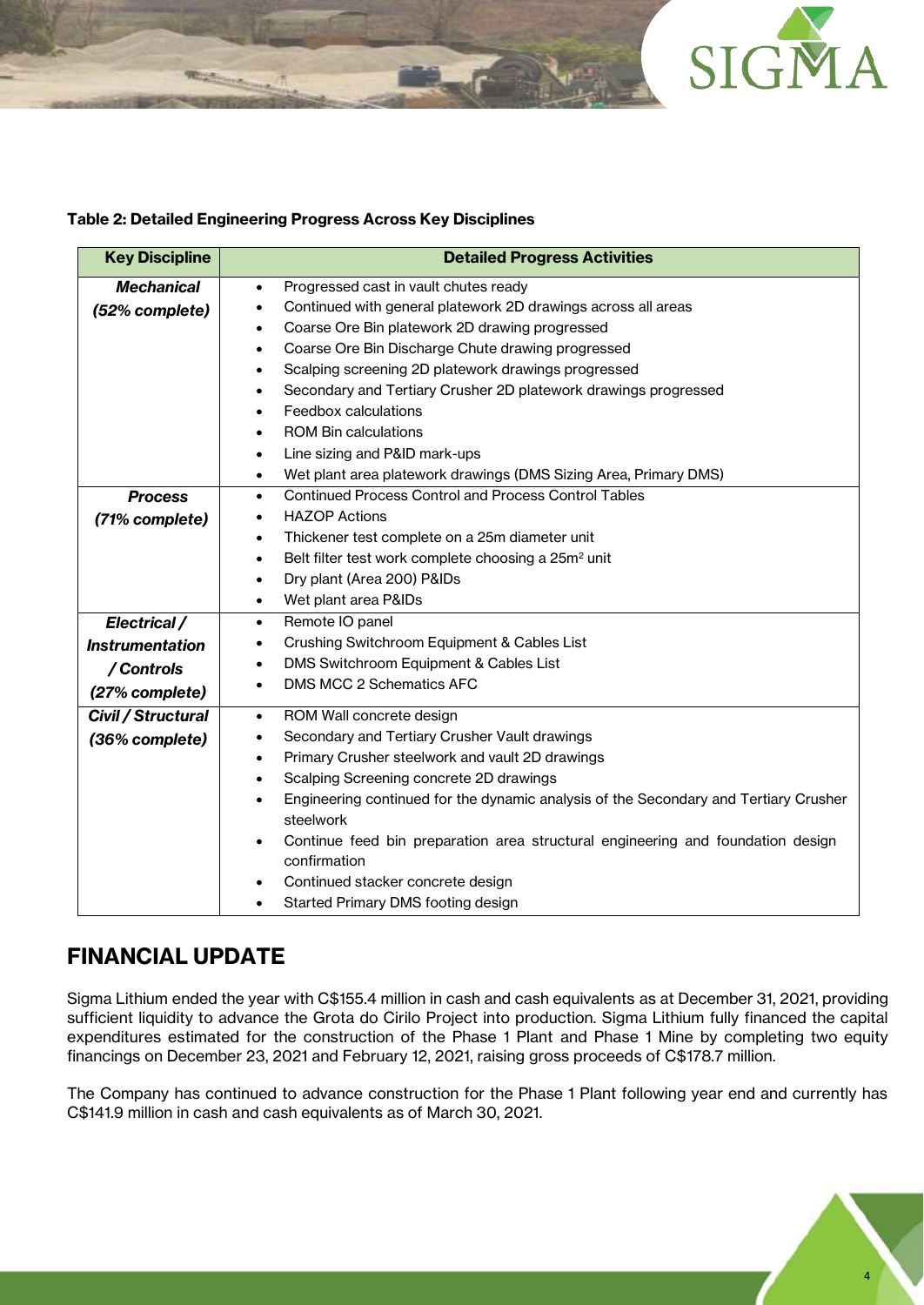

## **QUALIFIED PERSONS**

Mr. Wes Roberts, P.Eng., a member of the technical committee of the Company, is the "qualified person" under NI 43-101 who reviewed and approved the technical information included in this news release.

# **ABOUT SIGMA LITHIUM CORPORATION**

Sigma Lithium (NASDAQ: SGML, TSXV: SGML) is a Canadian company dedicated to powering the next generation of electric vehicle batteries with environmentally sustainable and high-purity lithium.

Sigma Lithium is currently in construction at its wholly owned Grota do Cirilo Project in Brazil, which includes a state-of-the-art, green-tech processing plant that uses 100% renewable energy, 100% recycled water and 100% dry-stack tailings. The project also represents one of the largest and highest-grade hard rock lithium spodumene deposits in the Americas. Since inception, Sigma Lithium has devoted itself to strong ESG practices, from its ongoing support of local communities to its goal of achieving net zero by 2024. For more information about Sigma Lithium, visit<https://www.sigmalithiumresources.com/>

## **FOR ADDITIONAL INFORMATION PLEASE CONTACT**

**Jamie Flegg**, Chief Development Officer (Toronto) +1 (604) 706-1087 [jamie.flegg@sigmaca.com](mailto:jamie.flegg@sigmaca.com)

**Vítor Ornelas**, Manager, Corporate Development & Investor Relations [vitor.ornelas@sigmaca.com](mailto:vitor.ornelas@sigmaca.com)

### **Sigma Lithium**

- in [Sigma Lithium](https://www.linkedin.com/company/sigma-lithium-resources)
- **@** [@sigmalithium](https://www.instagram.com/sigmalithium/)
- [@SigmaLithium](https://twitter.com/SigmaLithium)

# **FORWARD-LOOKING STATEMENTS**

*This news release includes certain "forward-looking information" under applicable Canadian and U.S. securities legislation, including but not limited to statements relating to timing of the commencement of Phase 1 Non -Plant Infrastructure commissioning; the timing of initiation of civil works; the timing of construction of the Phase 1 Mine's protective drainage (channels and pipes) and construction of the bypass of the municipal road around the Project site; timing related to other construction related initiatives at the Project; the general business and operational outlook of the Company; and other forward-looking information. All statements that address future plans, activities, events, estimates, expectations or developments that the Company believes, expects or anticipates will or may occur is forward-looking information, including statements regarding the potential development of mineral resources and mineral reserves which may or may not occur. Forward-looking information contained herein is based on certain assumptions regarding, among other things: general economic and political conditions (including but not limited to the impact of the continuance or escalation of the military conflict between Russia and Ukraine, and economic sanctions in relation thereto); the stable and supportive legislative, regulatory and community environment in the jurisdictions where the Company operates; anticipated trends and effects in respect of the COVID-19 pandemic and post-pandemic; demand for lithium, including that such demand is supported by growth in the electric vehicle market; the Company's market position and future financial and operating performance; the Company's estimates of mineral resources and mineral reserves, including whether mineral resources will ever be developed into mineral reserves; and the Company's ability to develop and achieve production at its mineral projects. Although management believes that the assumptions and expectations reflected in the forward-looking information are reasonable, there can be no assurance that these assumptions and expectations will prove to be correct. Forward-looking information inherently involves and is subject to risks and uncertainties, including but not limited to that the Company may not develop its mineral projects into a commercial mining operation; the market prices for lithium may not remain at current levels; and the market for electric vehicles and other large format batteries currently has limited market share and no assurances can be given for the rate at which this market will develop, if at all, which could affect the success of the Company and its ability to develop lithium operations. There can be no assurance that such statements will prove to be accurate, as actual results and future events could differ materially*